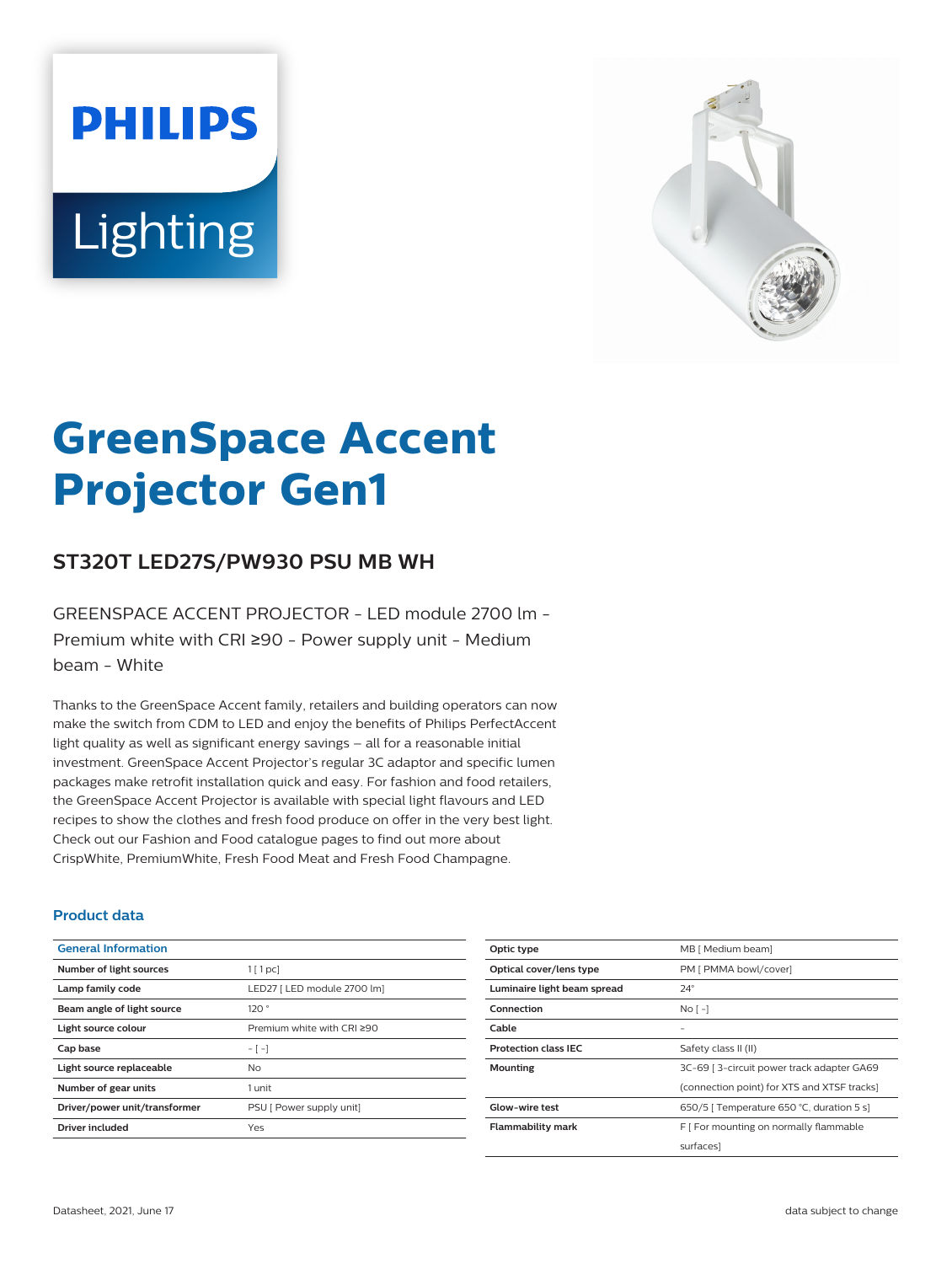#### **GreenSpace Accent Projector Gen1**

| <b>CE</b> mark                       | CE mark                                            |
|--------------------------------------|----------------------------------------------------|
| <b>ENEC mark</b>                     | <b>ENEC</b> mark                                   |
| UL mark                              |                                                    |
| <b>Warranty period</b>               | 5 years                                            |
| Remarks                              | *- According to the Lighting Europe guidance       |
|                                      | paper 'Evaluating performance of LED based         |
|                                      | luminaires - January 2018': statistically there is |
|                                      | no relevant difference in lumen maintenance        |
|                                      | between the B50 and, for example, the B10.         |
|                                      | Therefore, the median useful life (B50) value      |
|                                      | also represents the B10 value.                     |
| Constant light output                | No                                                 |
| Number of products on MCB (16 A type | 20                                                 |
| B)                                   |                                                    |
| <b>EU RoHS compliant</b>             | Yes                                                |
| <b>Product family code</b>           | ST320T [ GREENSPACE ACCENT PROJECTOR]              |
| Unified glare rating CEN             | Not applicable                                     |
|                                      |                                                    |
| <b>Operating and Electrical</b>      |                                                    |
| <b>Input Voltage</b>                 | 220-240 V                                          |
| Input frequency                      | 50 to 60 Hz                                        |
| Inrush current                       | 22 A                                               |
| Inrush time                          | 0.260 ms                                           |
| Power factor (min.)                  | 0.9                                                |
|                                      |                                                    |
| <b>Controls and Dimming</b>          |                                                    |
| <b>Dimmable</b>                      | <b>No</b>                                          |
|                                      |                                                    |
| <b>Mechanical and Housing</b>        |                                                    |
| <b>Housing material</b>              | Aluminum                                           |
| Reflector material                   | Polycarbonate aluminum coated                      |
| Optic material                       | Polycarbonate                                      |
| Optical cover/lens material          | Polymethyl methacrylate                            |
| <b>Fixation material</b>             | Polyamide                                          |
| Optical cover/lens finish            | Clear                                              |
| Overall length                       | 182 mm                                             |
| Overall width                        | 114 mm                                             |
| <b>Overall height</b>                | 193 mm                                             |
| Colour                               | White                                              |

| Dimensions (height x width x depth)          | 193 x 114 x 182 mm (7.6 x 4.5 x 7.2 in) |
|----------------------------------------------|-----------------------------------------|
|                                              |                                         |
| <b>Approval and Application</b>              |                                         |
| Ingress protection code                      | IP20 [ Finger-protected]                |
| Mech. impact protection code                 | IK02 [ 0.2 J standard]                  |
| <b>Initial Performance (IEC Compliant)</b>   |                                         |
| Initial luminous flux (system flux)          | 2700 lm                                 |
| Luminous flux tolerance                      | $+/-10%$                                |
| Initial LED luminaire efficacy               | 105.88235294117646 lm/W                 |
| Init. Corr. Colour Temperature               | 3000K                                   |
| Init. Colour rendering index                 | ≥90                                     |
|                                              |                                         |
| Initial chromaticity                         | (0.42, 0.39) SDCM<3                     |
| Initial input power                          | 25.5 W                                  |
| Power consumption tolerance                  | $+/-10%$                                |
| <b>Over Time Performance (IEC Compliant)</b> |                                         |
| Control gear failure rate at median          | 5%                                      |
| useful life 50,000 h                         |                                         |
| Lumen maintenance at median useful           | <b>L80</b>                              |
| life* 50,000 h                               |                                         |
|                                              |                                         |
| <b>Application Conditions</b>                |                                         |
| Ambient temperature range                    | +10 to +40 °C                           |
| Performance ambient temperature Tq           | 25 °C                                   |
| Suitable for random switching                | Yes                                     |
| <b>Product Data</b>                          |                                         |
|                                              |                                         |
| <b>Full product code</b>                     | 871869916650200                         |
| Order product name                           | ST320T LED27S/PW930 PSU MB WH           |
| EAN/UPC - product                            | 8718699166502                           |
| Order code                                   | 16650200                                |
| SAP numerator - quantity per pack            | 1                                       |
| Numerator - packs per outer box              | 1                                       |
| <b>SAP</b> material                          | 910500459368                            |
| SAP net weight (piece)                       | 0.980 kg                                |
|                                              |                                         |

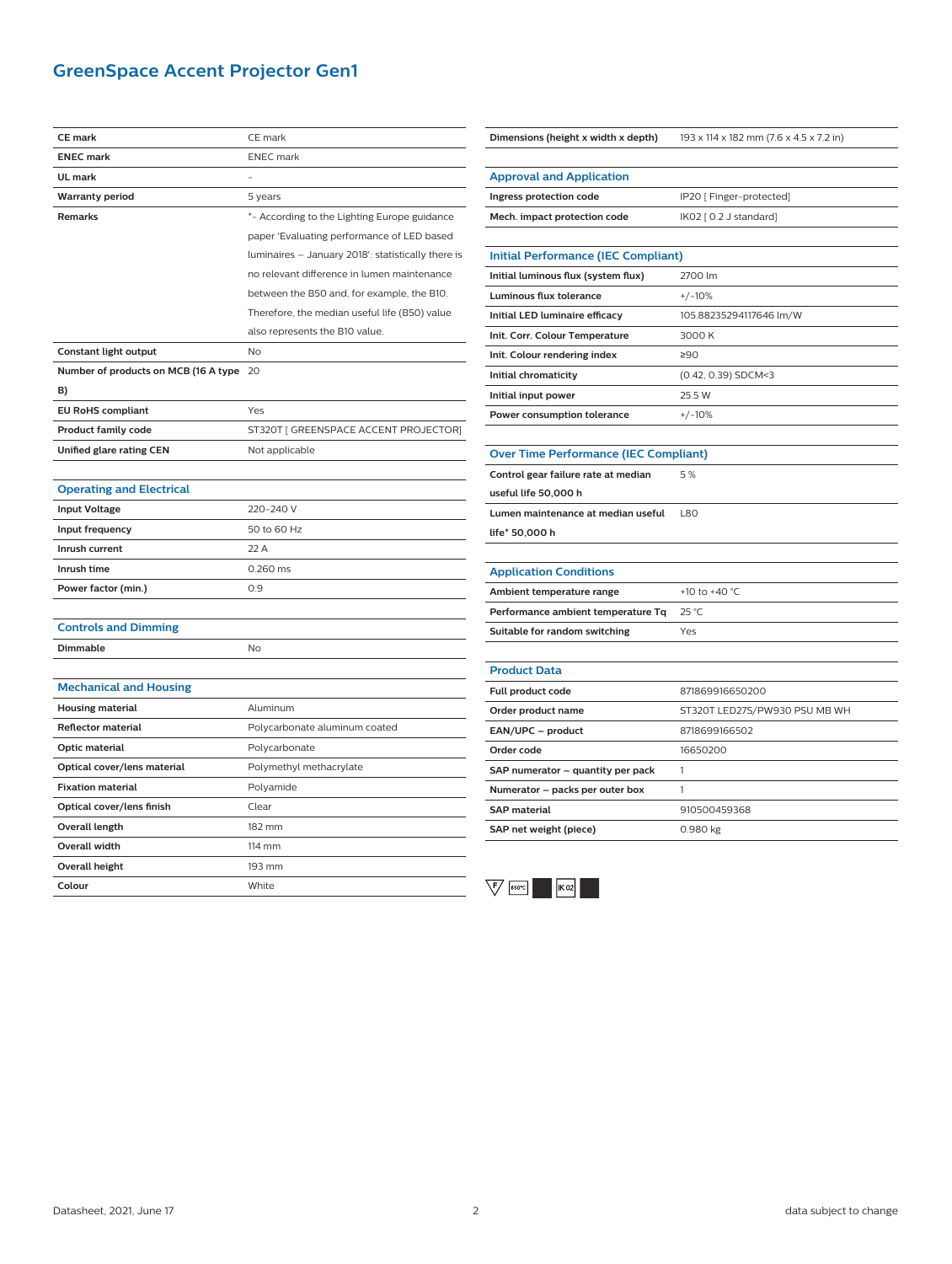#### **GreenSpace Accent Projector Gen1**

#### **Dimensional drawing**



GreenSpace Accent ST315T-ST330T

#### Photometric data



### ST320T 1 xLED27S/PW930 MB LIN  $\ddot{\bullet}$  $1 - 270$  $1.01$ <br> $0.00$ <br> $1.01$  $2 \times 31$ <br> $2 \times 21$ <br> $2 \times 21$ <br> $2 \times 10$  $\begin{array}{l} \mathtt{VBA} \\ \mathtt{BS} \left( t \right)_{\mathtt{max}} \\ \mathtt{BS} \left( t \right)_{\mathtt{S}} \end{array}$

#### IFCC1\_ST320T1xLED27SPW930MBLIN



OFPC1\_ST320T1xLED27SPW930MBLIN

#### IFAS1\_ST320T1xLED27SPW930MBLIN



IFPC1\_ST320T1xLED27SPW930MB